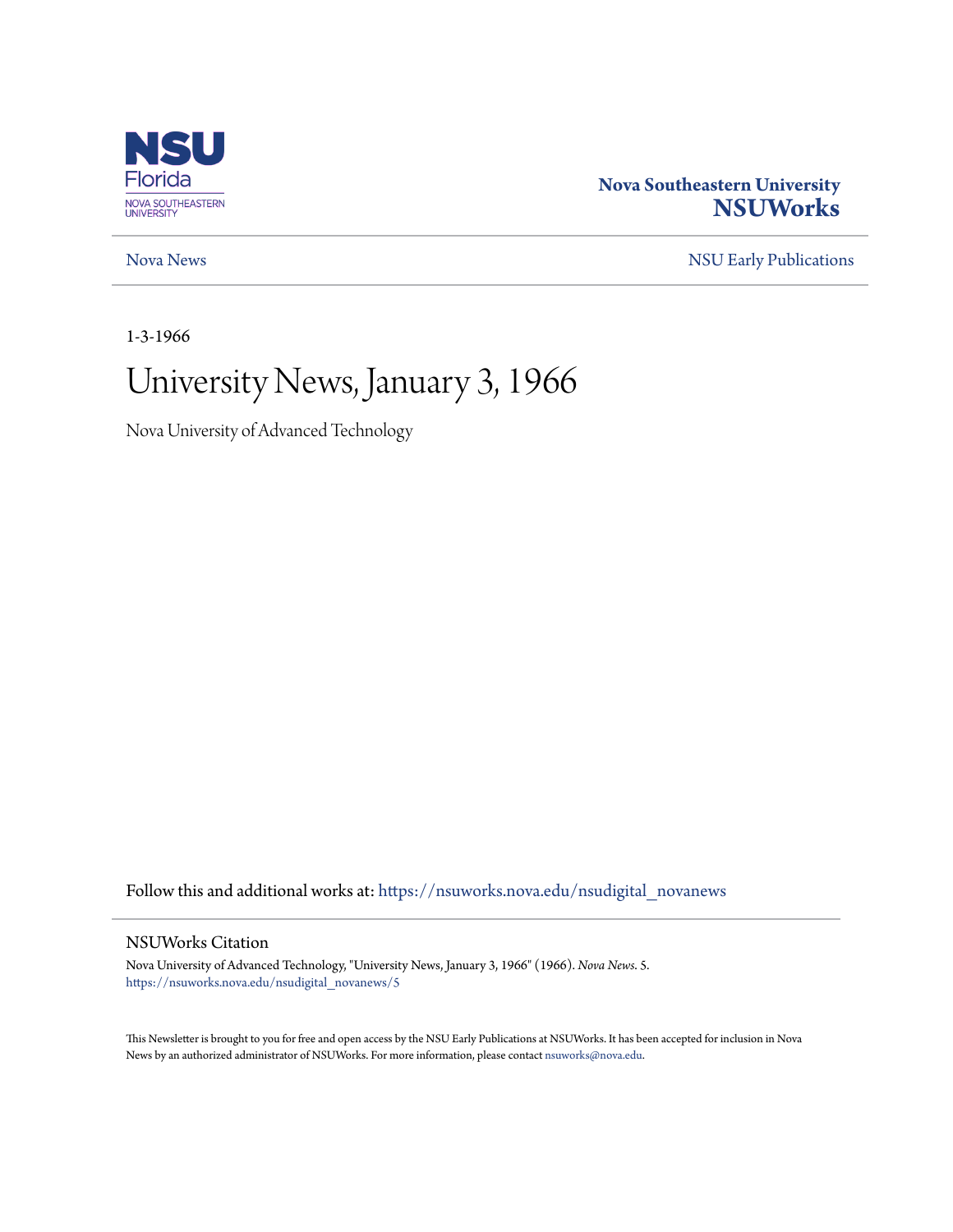# **UNIVERSITY news**

Published twice monthly by

# NOVA UNIVERSITY **of** • **ADVANCED TECHNOLOGY**

Campus: South Florida Education Center in Broward County, Fla. Opening: September, 1967 Present Offices: 232 E. Las Olas Blvd., Fort Lauderdale, Fla. Physical Science Center: 424 to 442 E. Las Olas Blvd. Phone 525·6771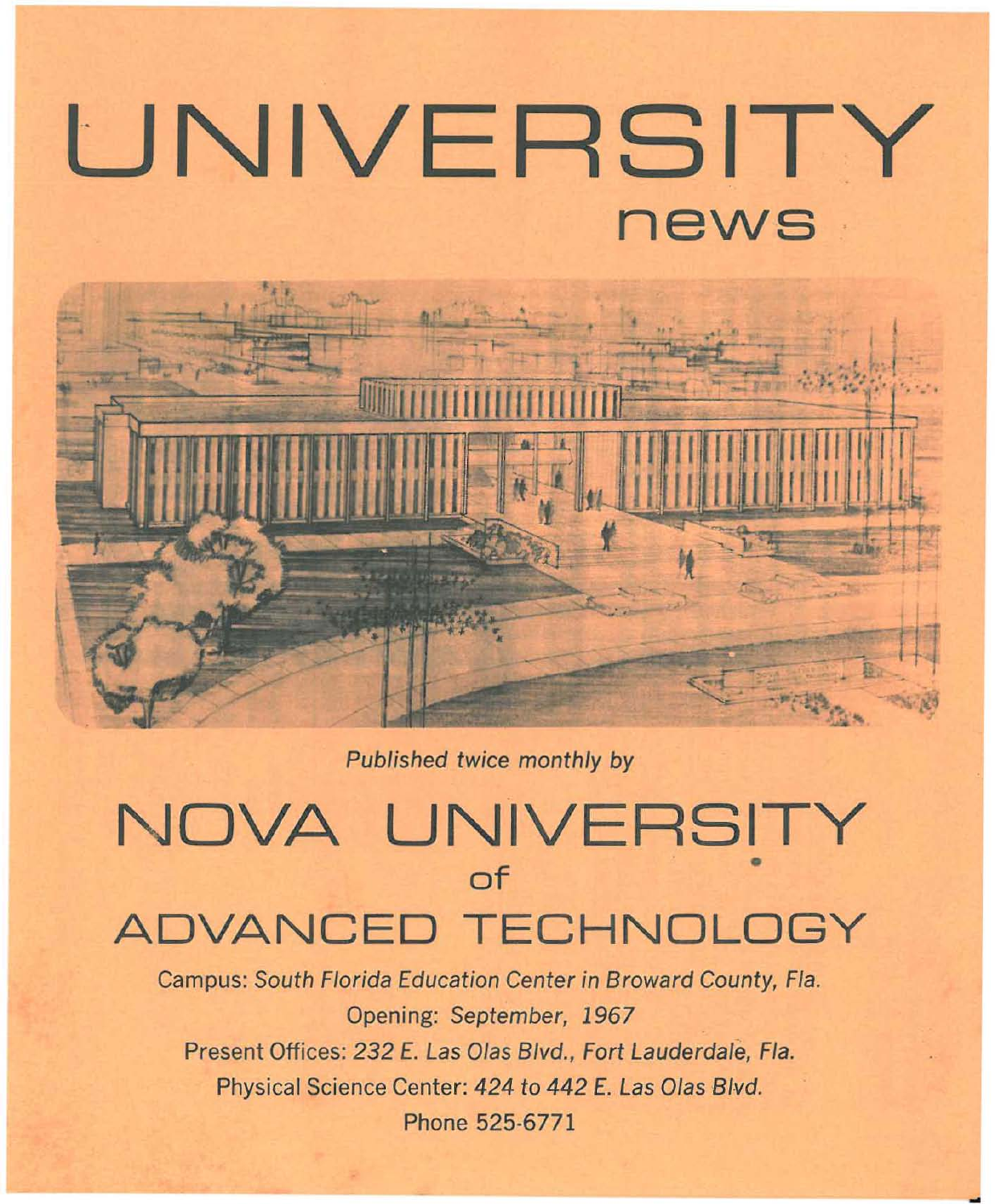University News January 3, 1966

We are plunging headlong toward great construction activity on our campus. In accordance with the desire of  $E.$  M. Rosenthal of Hollywood, who is contributing our Student Activities Center, the preliminaries on this project are being rushed at full speed. The architect, James M. Hartley of Hollywood, has been officially commissioned and is immersed in preparing the design. Our schedule calls for taking bids on construction in April or Hay on this \$300,000 memorial to the late Mrs. Esther Posenthal.

In the meantime, April 16 remains definite as the date for breaking ground for the Physical Science Center, which is to be built with the \$1 million provided by our anonymous donor in December.

The last week of 1965 was a most memorable one for the University and its supporters. It brought us not only the Rosenthal gift, but these also:

\* \* \*

\$105,000 from the Robert O. Law Foundation of Fort Lauderdale for a professorship in physics and chemistry-- our first endowed chair;

\$50,000 for operating expenses from George W. English, the prominent Fort Lauderdale attorney, senior partner in the firm of English McCaughan & O'Bryan and chairman of the board of the First lIational Bank;

and \$25,000 from Mr. and Mrs. Joseph Hancock of Hollywood for a memorial which is to be a Seminar Room in the Core Building of Davie I;all, our first residence structure.

The Law Foundation grant will be paid over three years at \$35,000 per year.

 $\begin{array}{ccc} & & \ast & \ast & \ast \end{array}$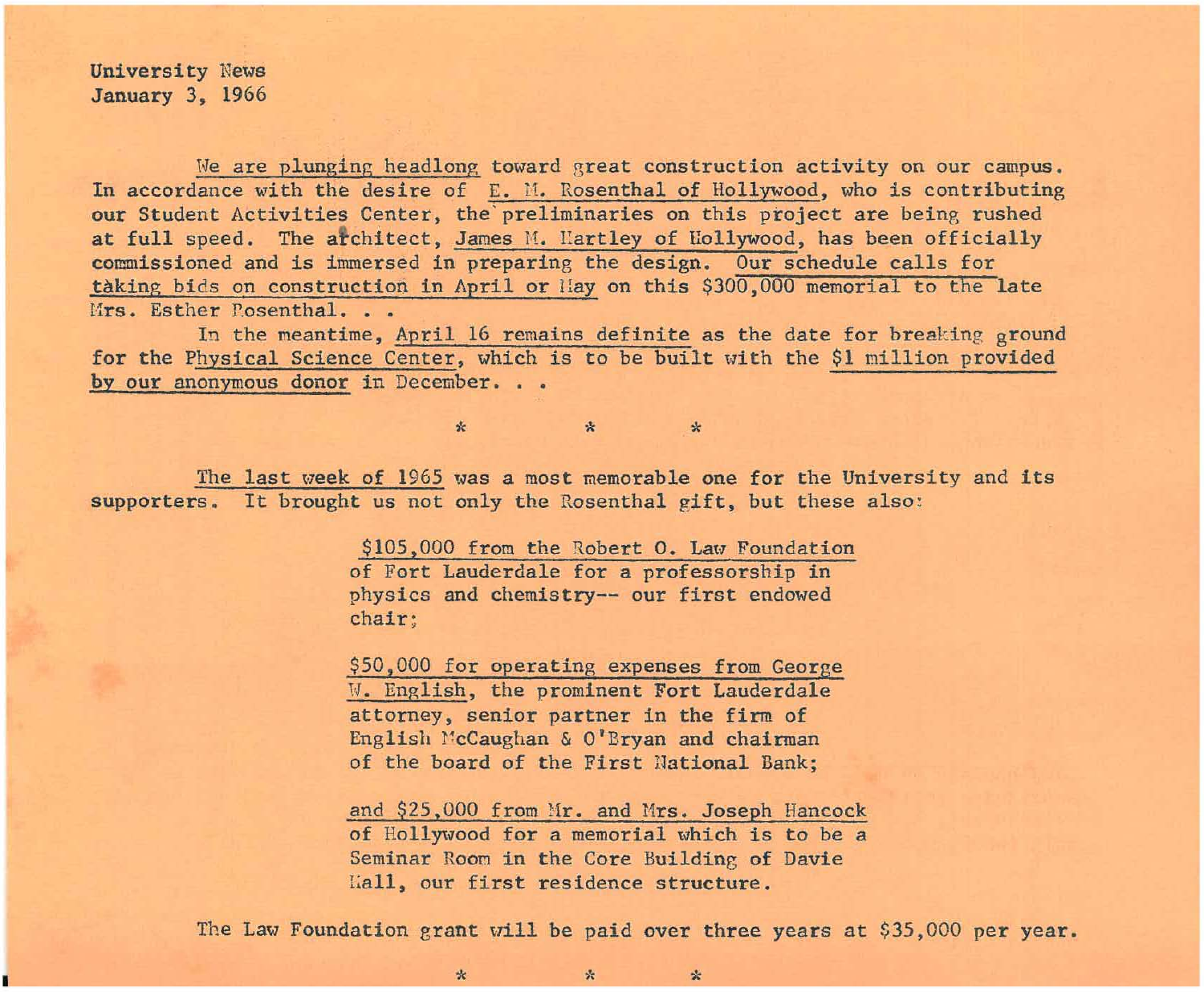Charter membership in the Nova University Association closed at midnight on Dec. 31 with approximately 200 persons registered-- a very fine cross-section of the leadership of the Broward community. The first annual meeting is to be held this month, at a date and place which we will announce in the next issue of the University **News •••** 

A very successful "Nova Hight" was held Jan. 1 at the Hollywood Kennel Club, thanks to the splendid cooperation of General Hanager Tom Lynch and his fine staff. This was the first of the 1966 University benefit days at the pari-mutuel establishments in the county, and we are <u>hopeful that it will produce as much as \$20,000</u> for our operating expenses. . .

> In the meantime, it's not too early to begin making sure that you'll be present at the next Nova Night -- April 7 at the Jai-Alai Palace in Dania. . . and at the big Nova Day at Gulfstream Park on April **23 . . .**

'" '" '"

This month will see the launching of our fund campaign among the businesses and industries of the county for operating funds for the next five years. As major contributions flow in for the buildings on the campus, there will naturally be a need for money to meet the day-to-day expenses of planning, development and recruitment of faculty members (two of whom are expected to conclude contracts with us this month). The campaign will undertake to demonstrate the great benefits which all business and all industry will receive from the presence of Nova University here in this area... in the hope that many firms will want to invest in this guarantee of strong future economic growth.

 $\star$   $\star$   $\star$ 

As George W. English declared on making his contribution of \$50,000 to the University: "I know of no enterprise now in progress here that will return more to the business community for each dollar invested in it."

 $\ddot{x}$   $\ddot{x}$